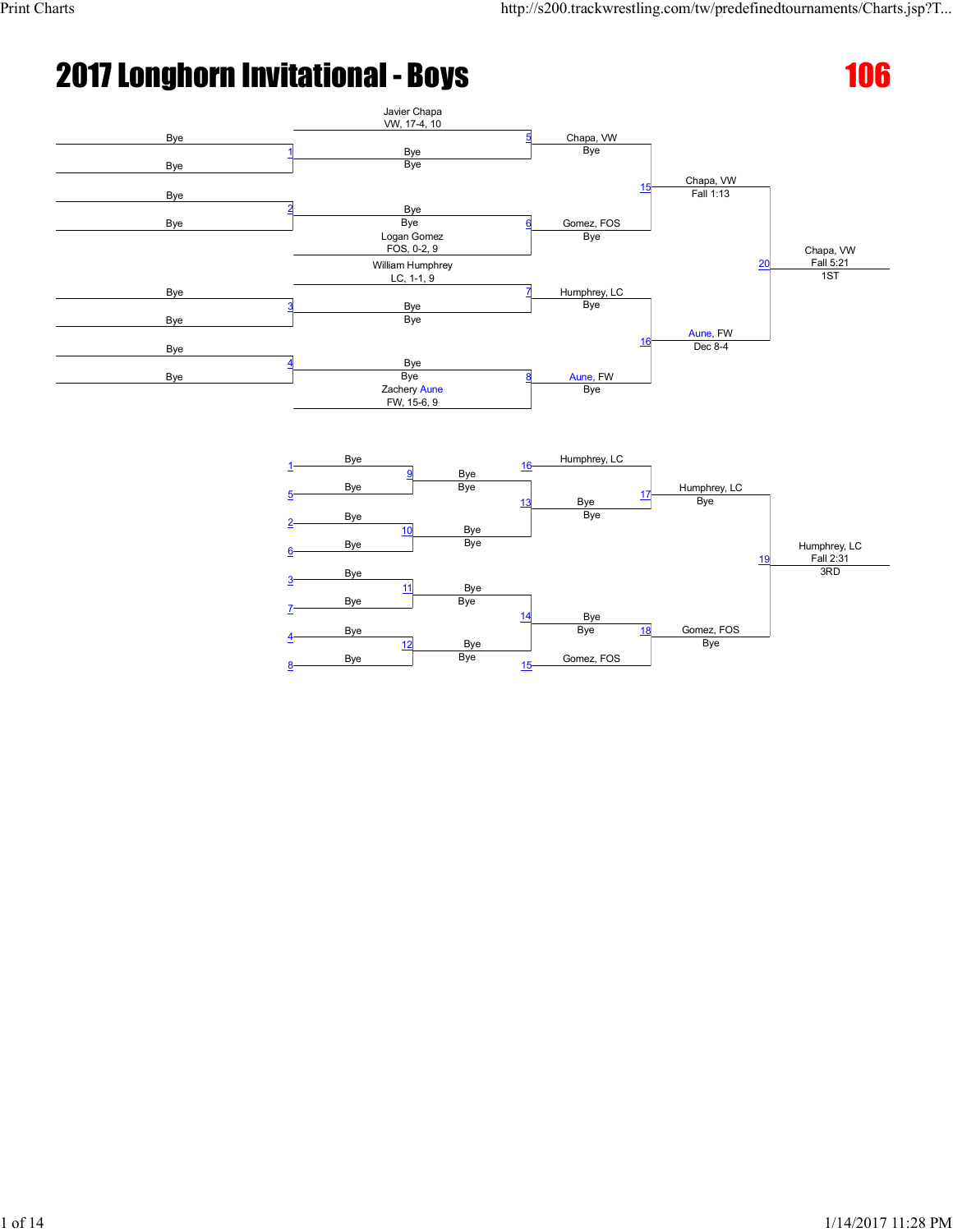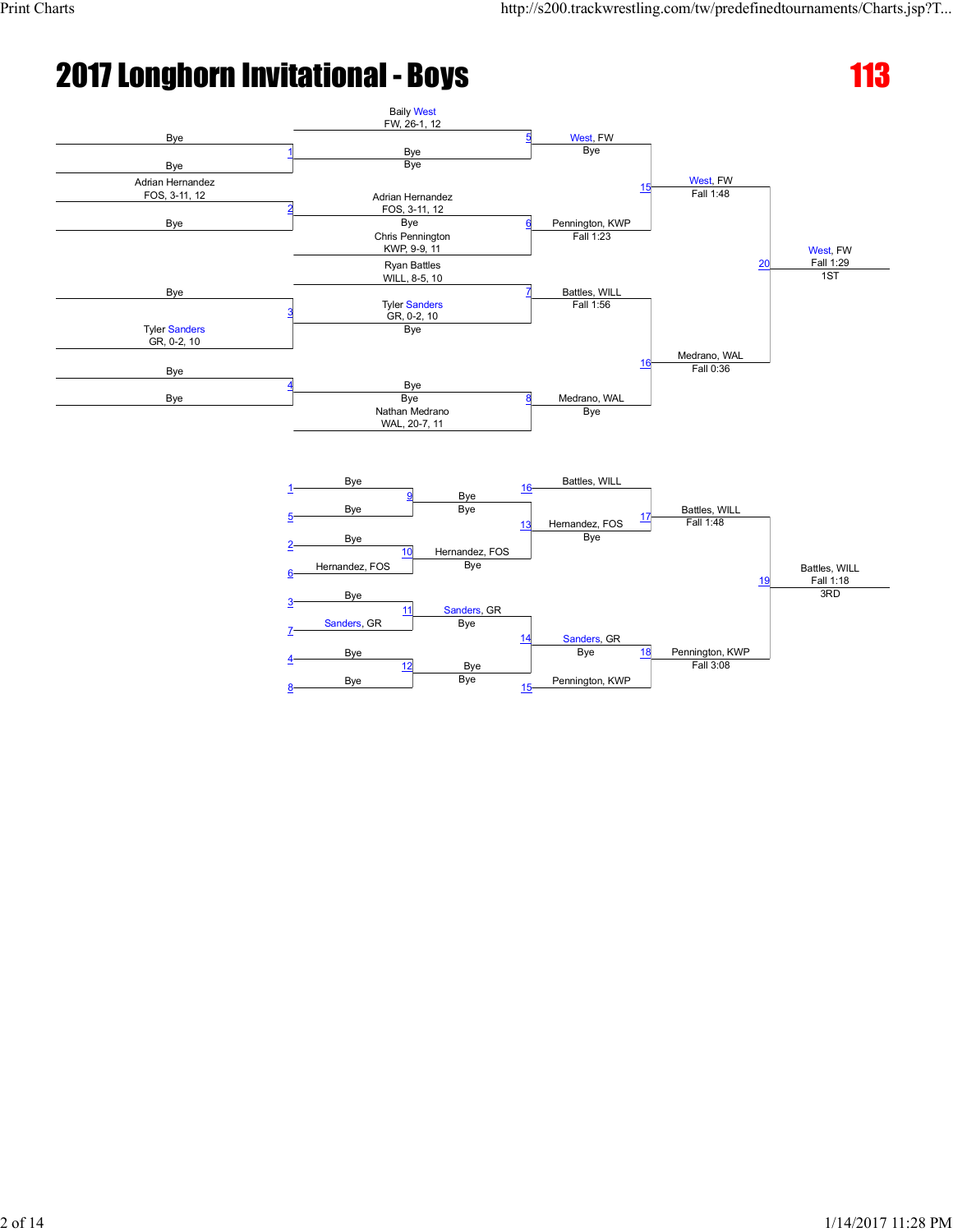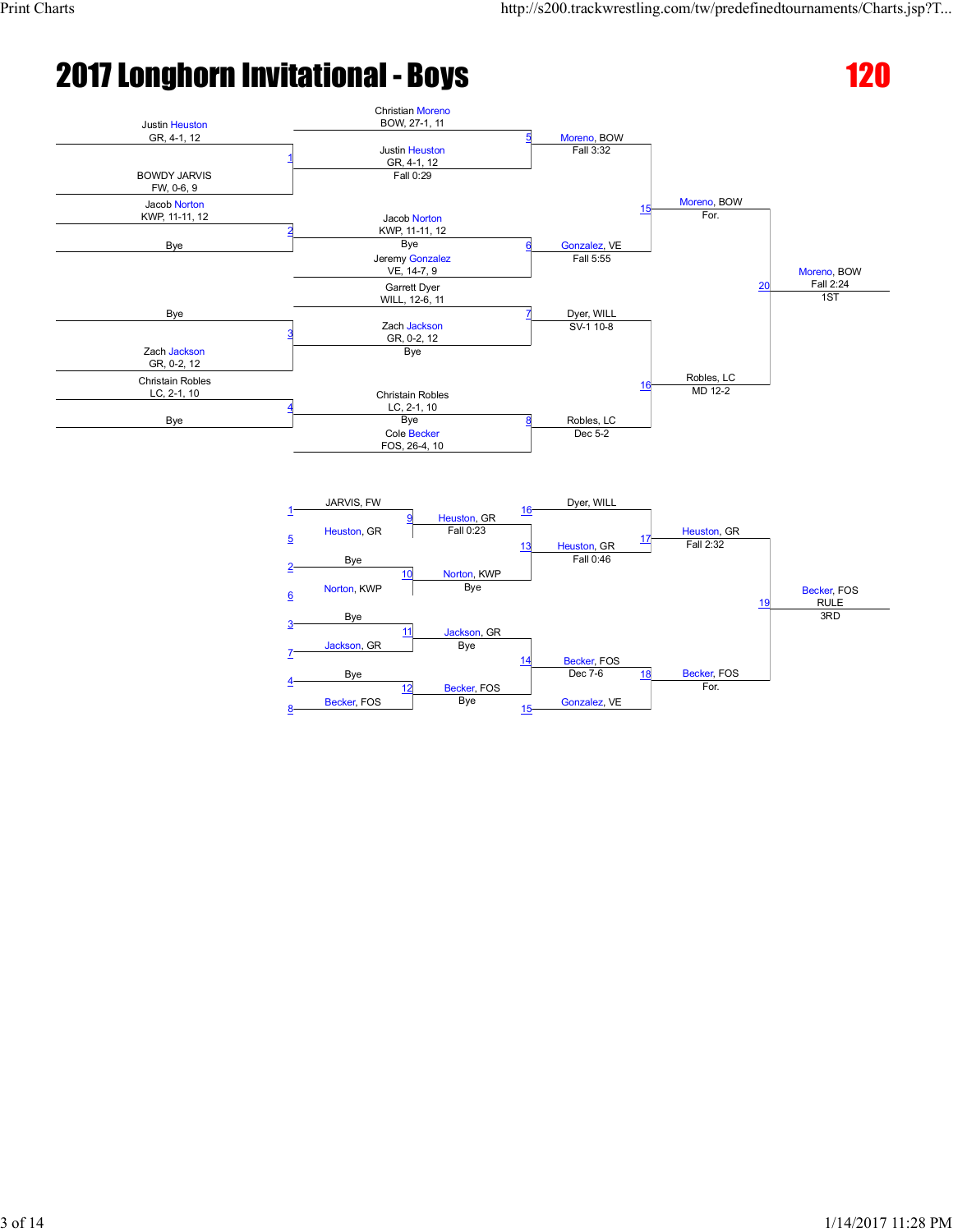8

Bye Bye



Duers, FOS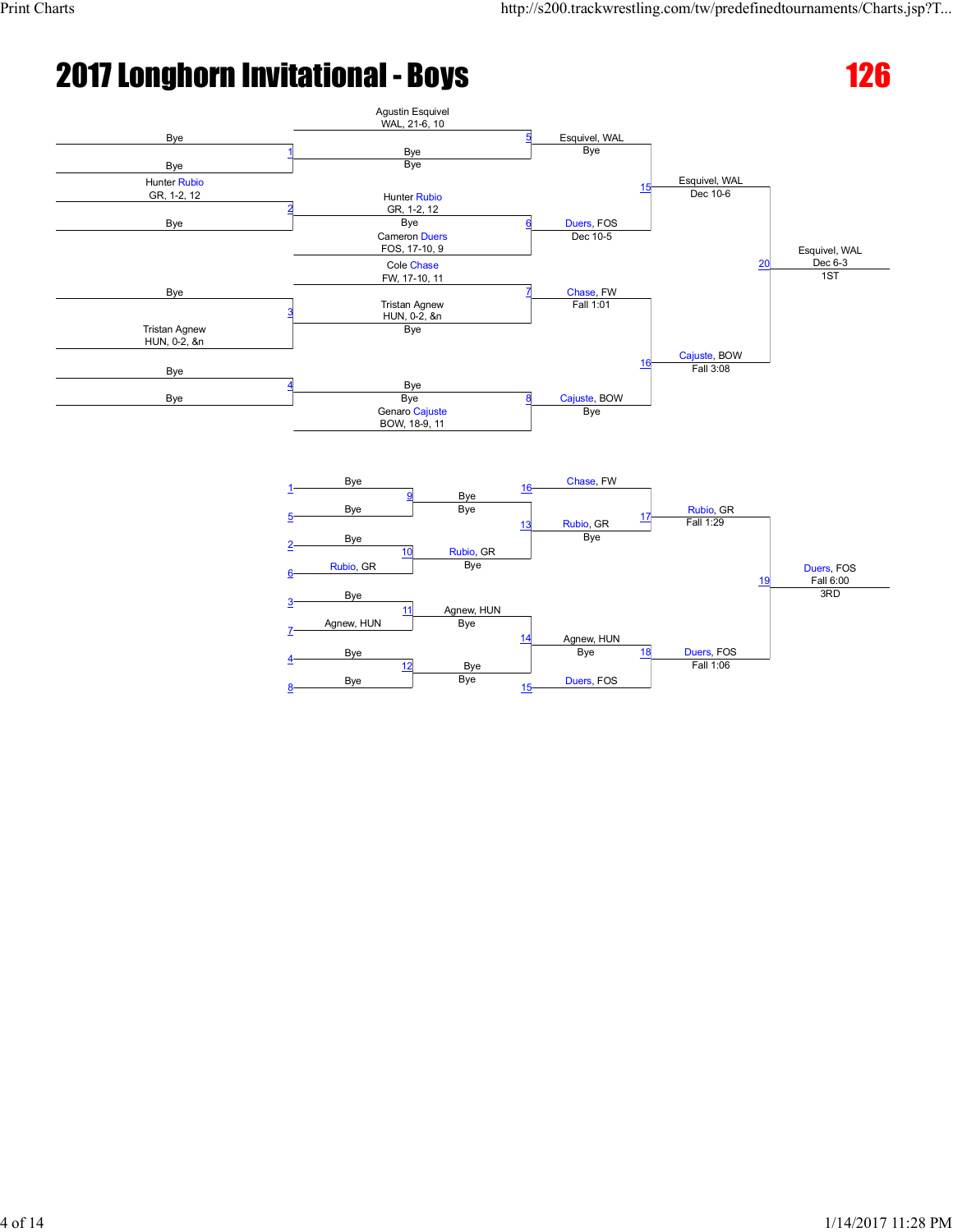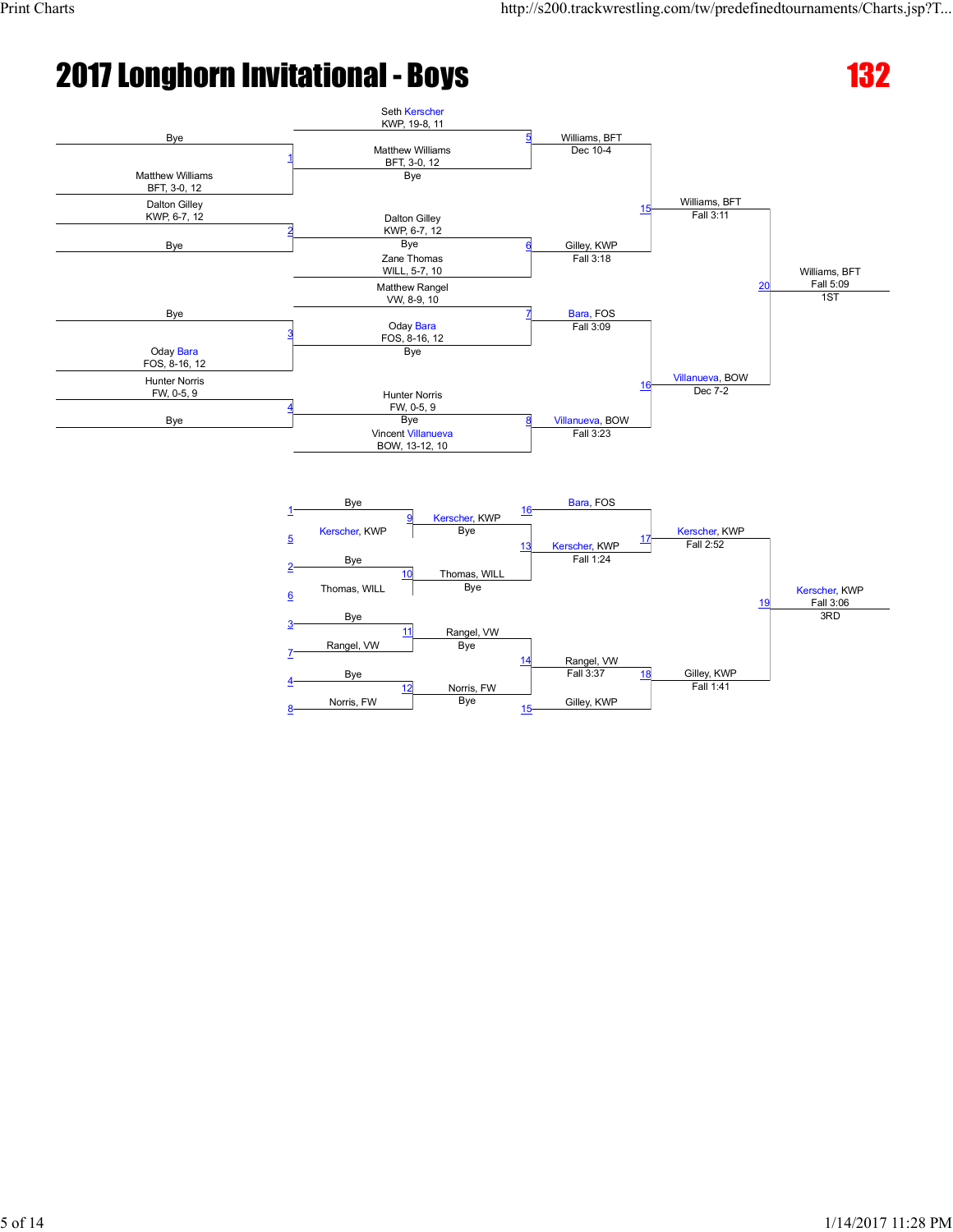

Bye

Bye<br>Bye

 $14$ 

 $15$ 

11

12

Bye

Bye Bye

Bye Bye

7

8

Bye

Silva, BOW

Bye <u>18</u>

Silva, BOW

Bye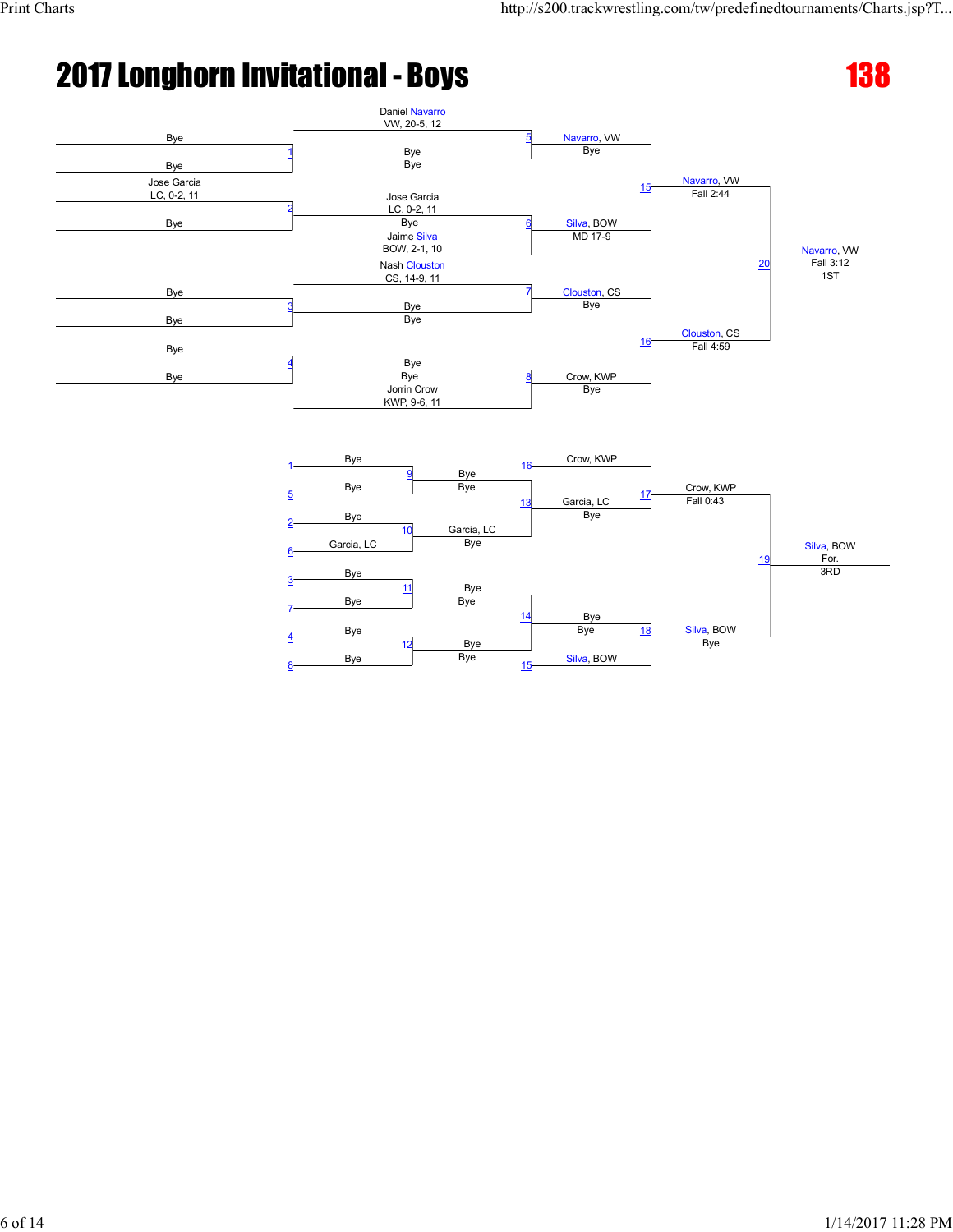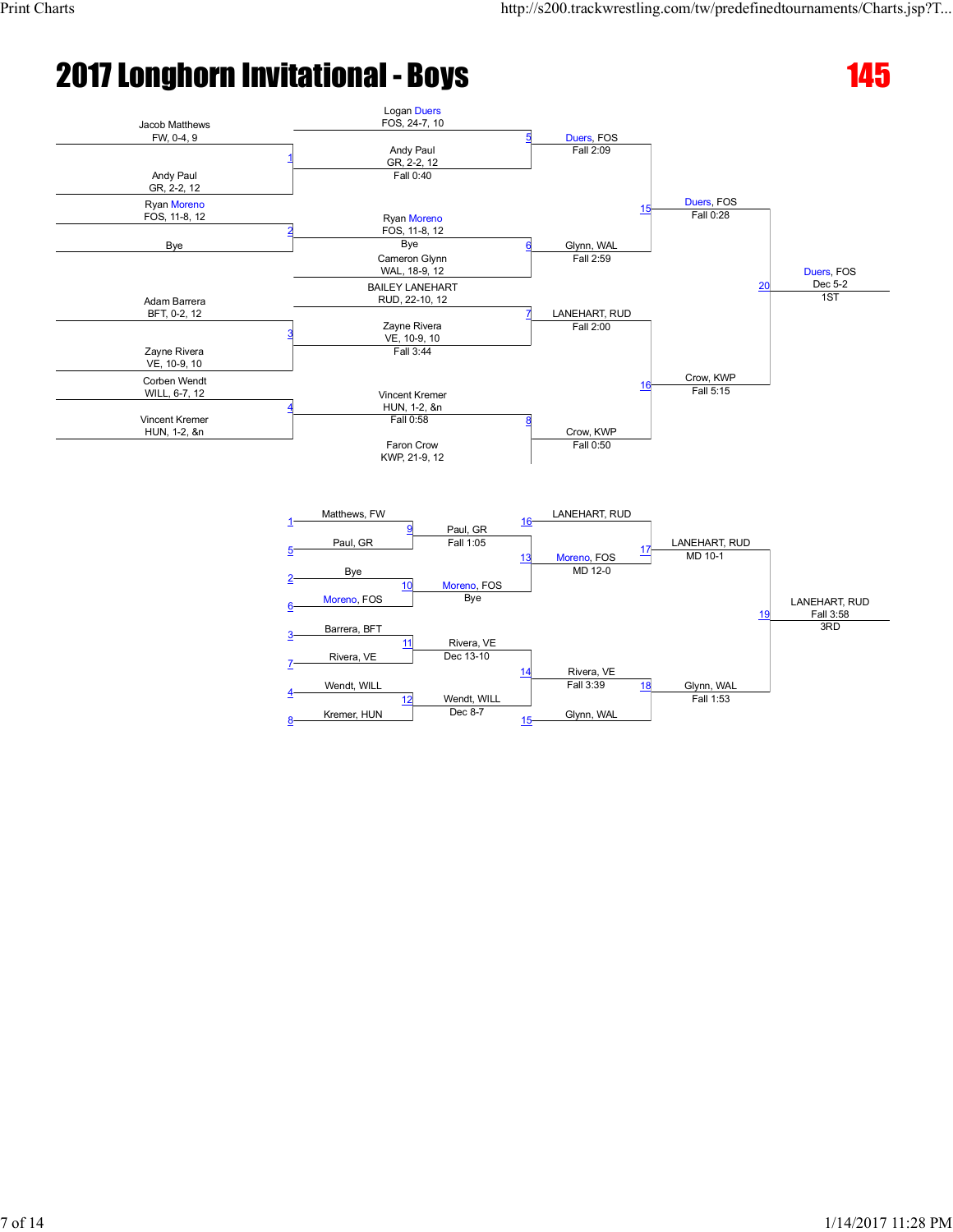7

8

Dakers, FOS Bye

12

Malone, LC Bye

Bye



Dakers, FOS

Pruitt, FW

Fall 0:43 18

14

15

Malone, LC

Dakers, FOS

Fall 1:16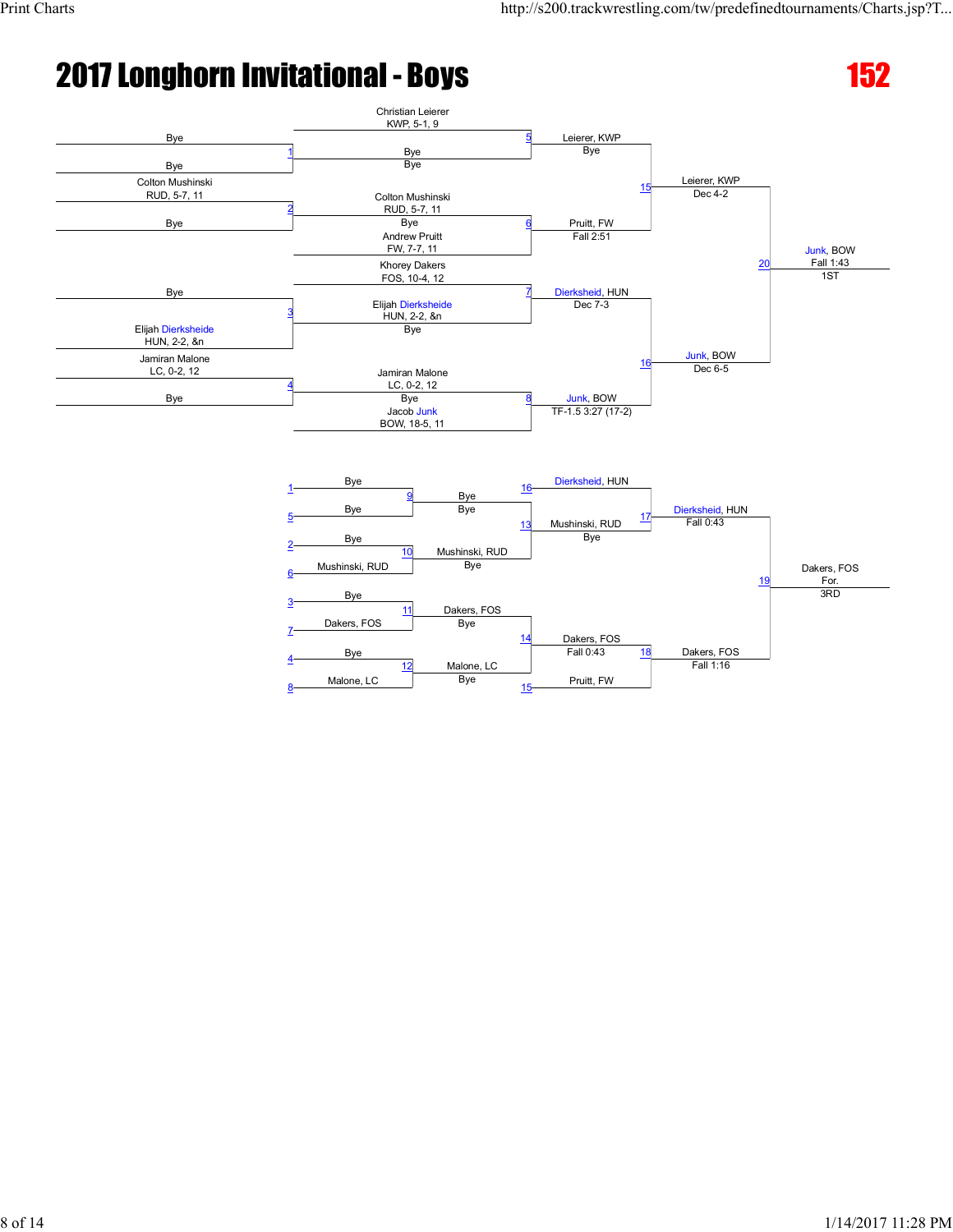

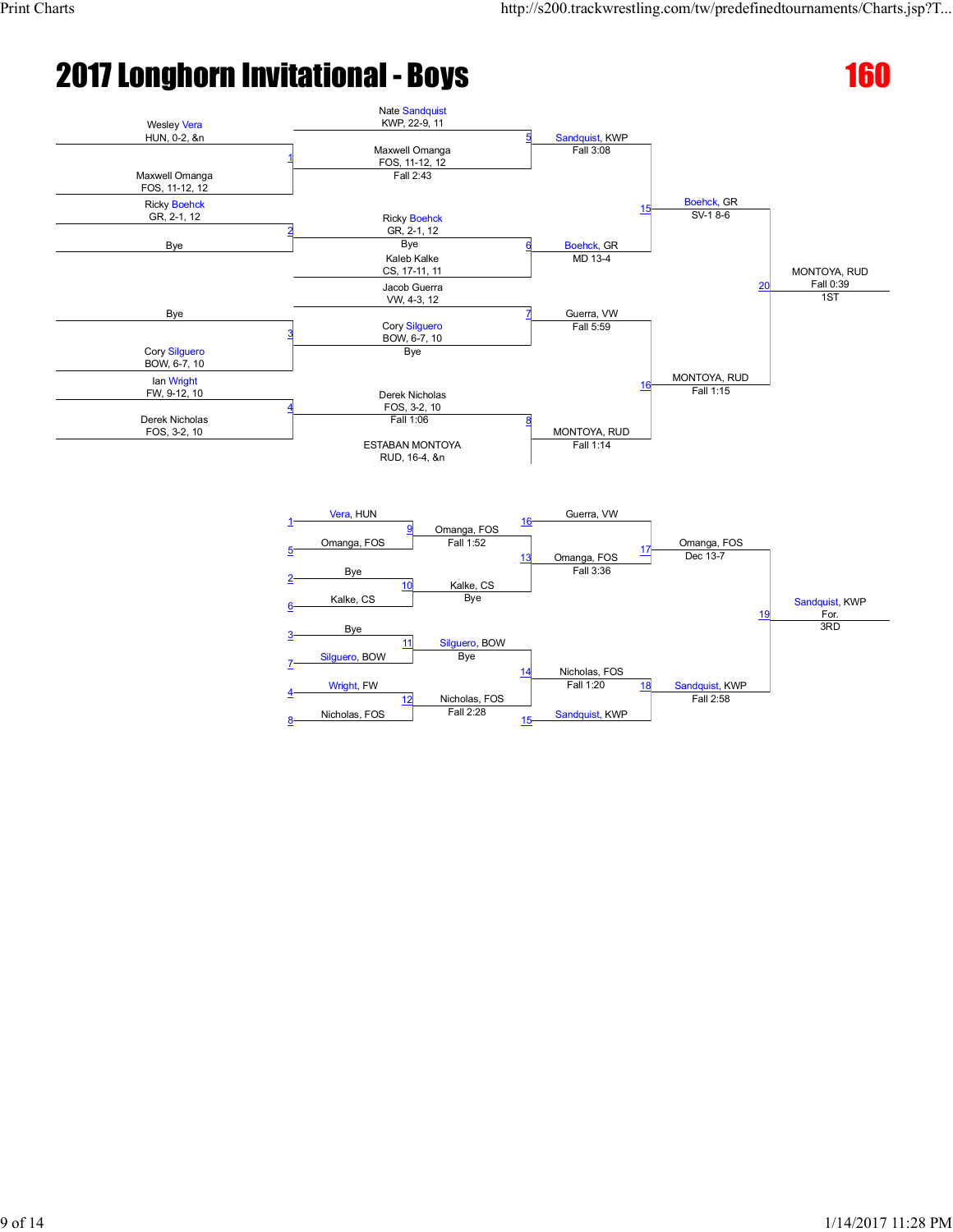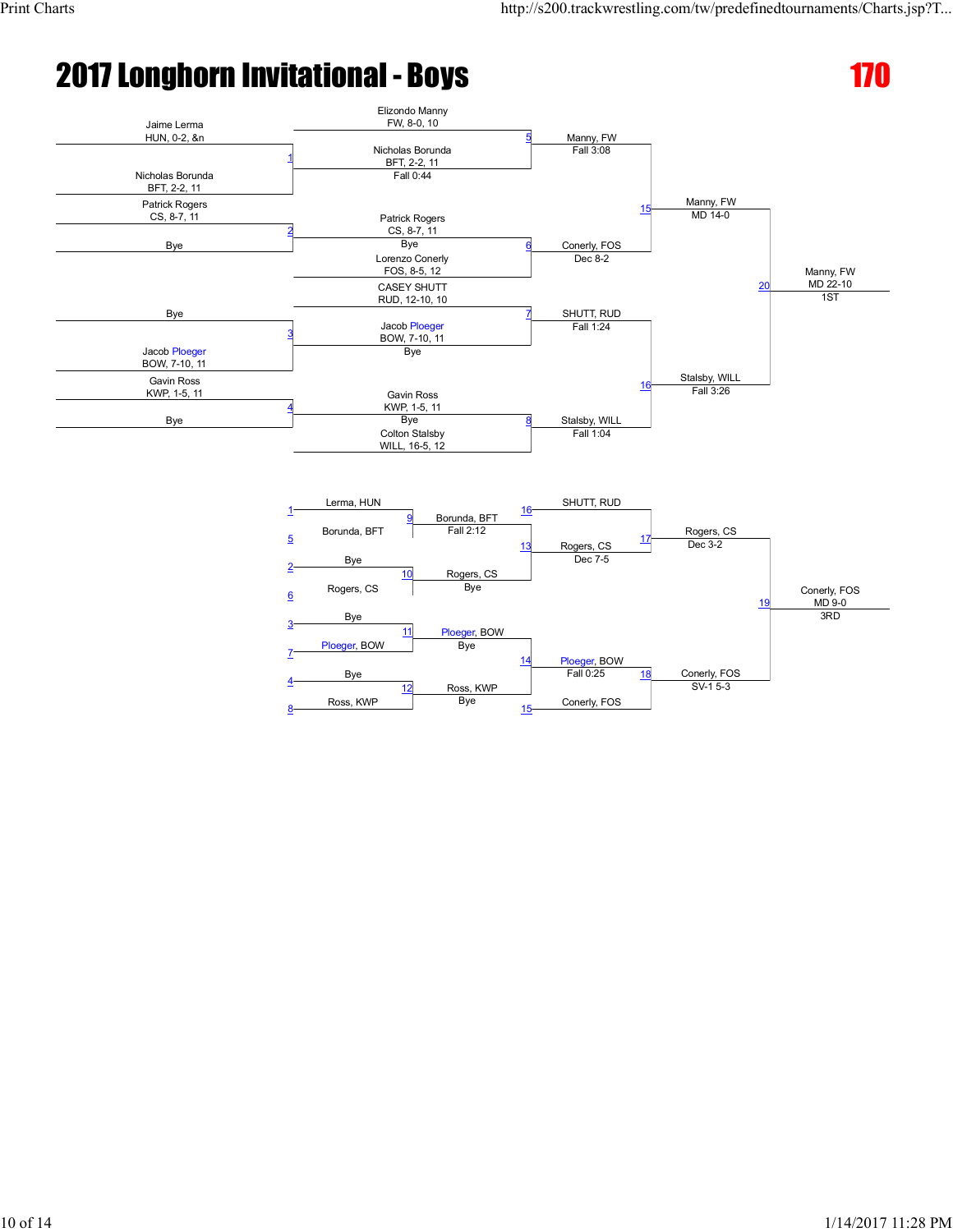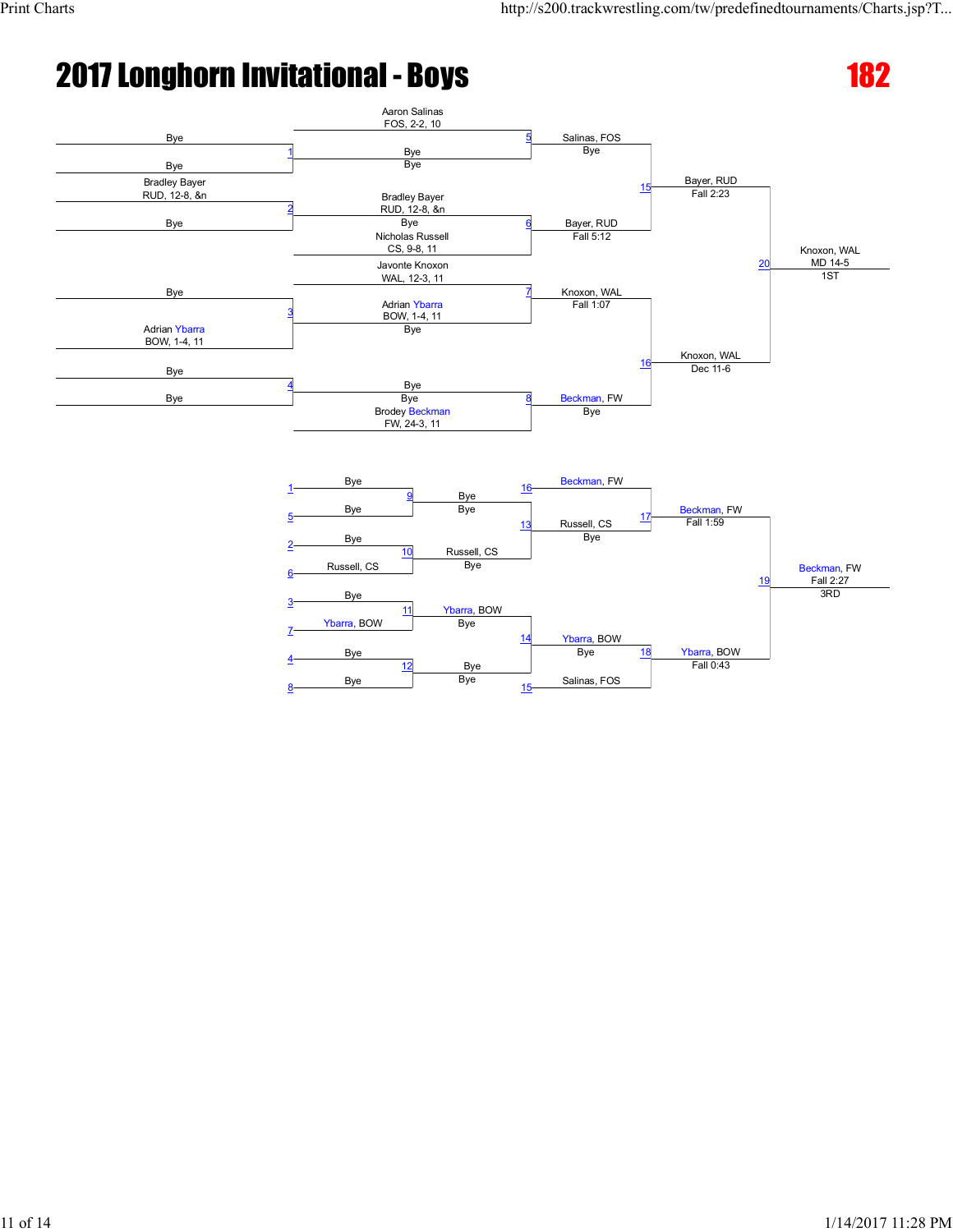8

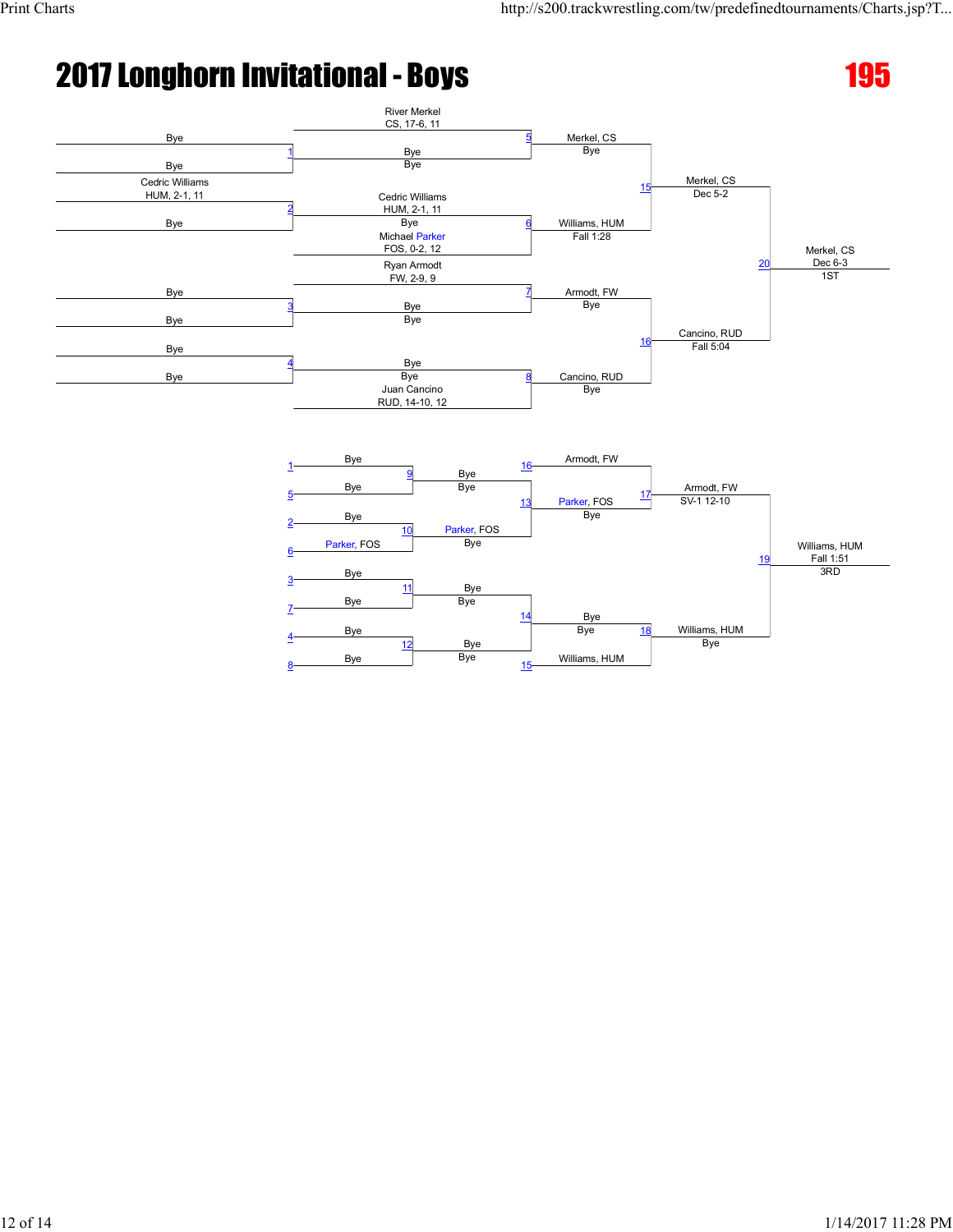19

Stoddart, CS

Dec 5-4

GOMEZ, RUD RULE

3RD

# 2017 Longhorn Invitational - Boys 220



Elias, WILL<br>Fall 3:19

Stoddart, CS<br>Fall 2:00

14

15

Stoddart, CS

Ybarra, BOW

 $Dec 6-0$  18

10

11

12

Walters, KWP Pelletier, GR

Elias, WILL

Garcia, BFT <sup>4</sup>

Stoddart, CS

6

7